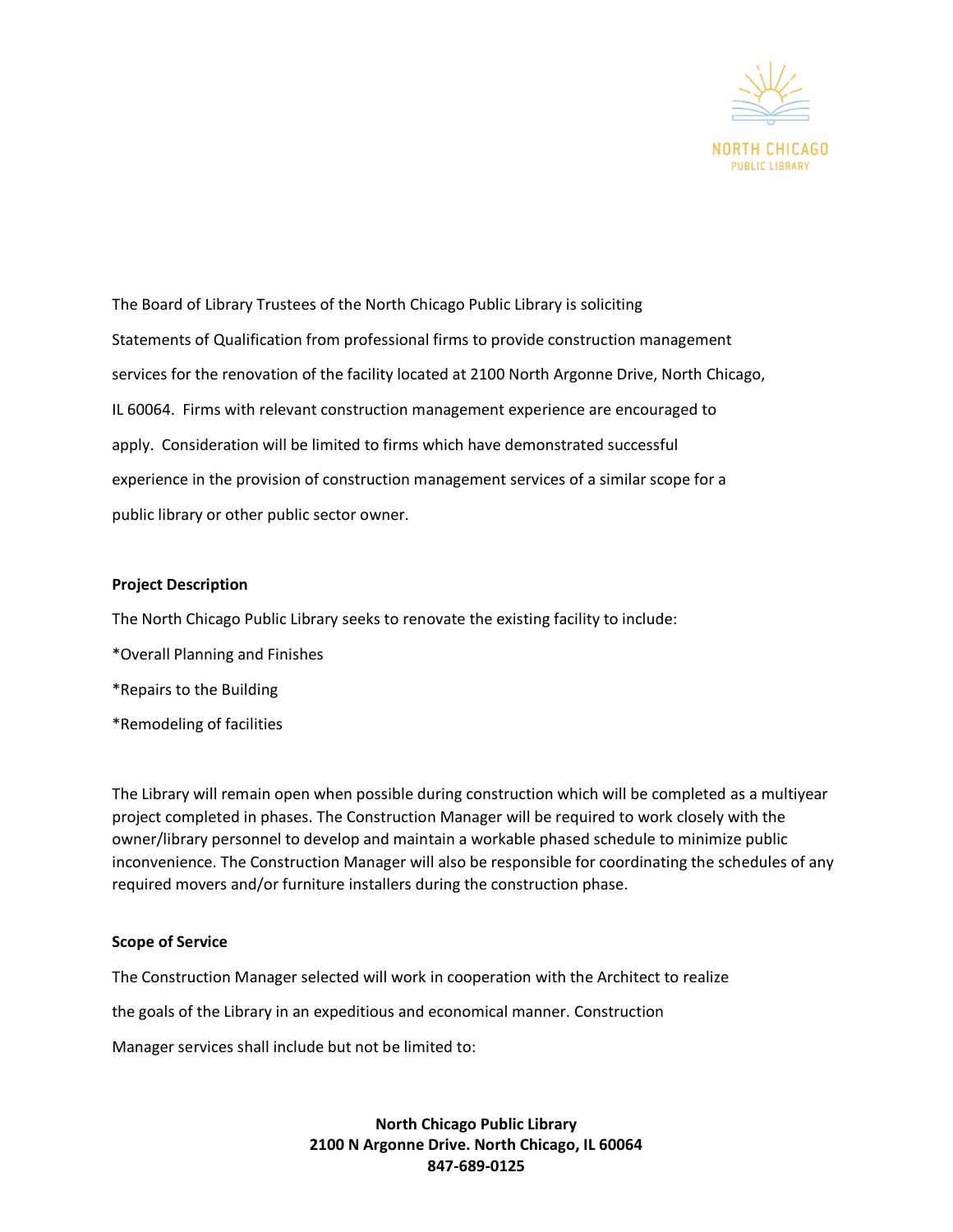

\*Work has been preliminarily estimated at \$1,800,000 - \$2,000,000 exclusive of construction management costs and fees spread out across all phases of the project.

\*The Board has not yet decided whether the project will be CM-Advisor (CMa) or CM-At Risk (CMc) and will be considering both approaches.

\*Pre-Construction: Participation in regular meetings with the library and the Architect; development of a preliminary project schedule; assistance in phasing the project to minimize interruption of library service; preparation of (2) cost estimates during the design phase.

\*Bidding: Preparation and coordination of the bid documents and manuals, public bid announcement and pre bid walk through, Obtaining and opening bids along with recommendation of award in a manner consistent with requirements for public libraries under applicable statutes; and obtaining all required permits with the City of North Chicago.

\*Construction: Daily on site supervision including scheduling, coordination and quality control, scheduling and coordination of bi-weekly construction meetings with owner/architect, obtaining all required inspections with the City of North Chicago building department, coordination of all shop drawings and material submittals between architect and subcontractors, submittal and management of all payment applications including all lien waivers, change orders, etc., final punch list per phase, and project close out including all manuals and documentation.

**Expected Schedule**

RFQ issued Wednesday, August 11, 2021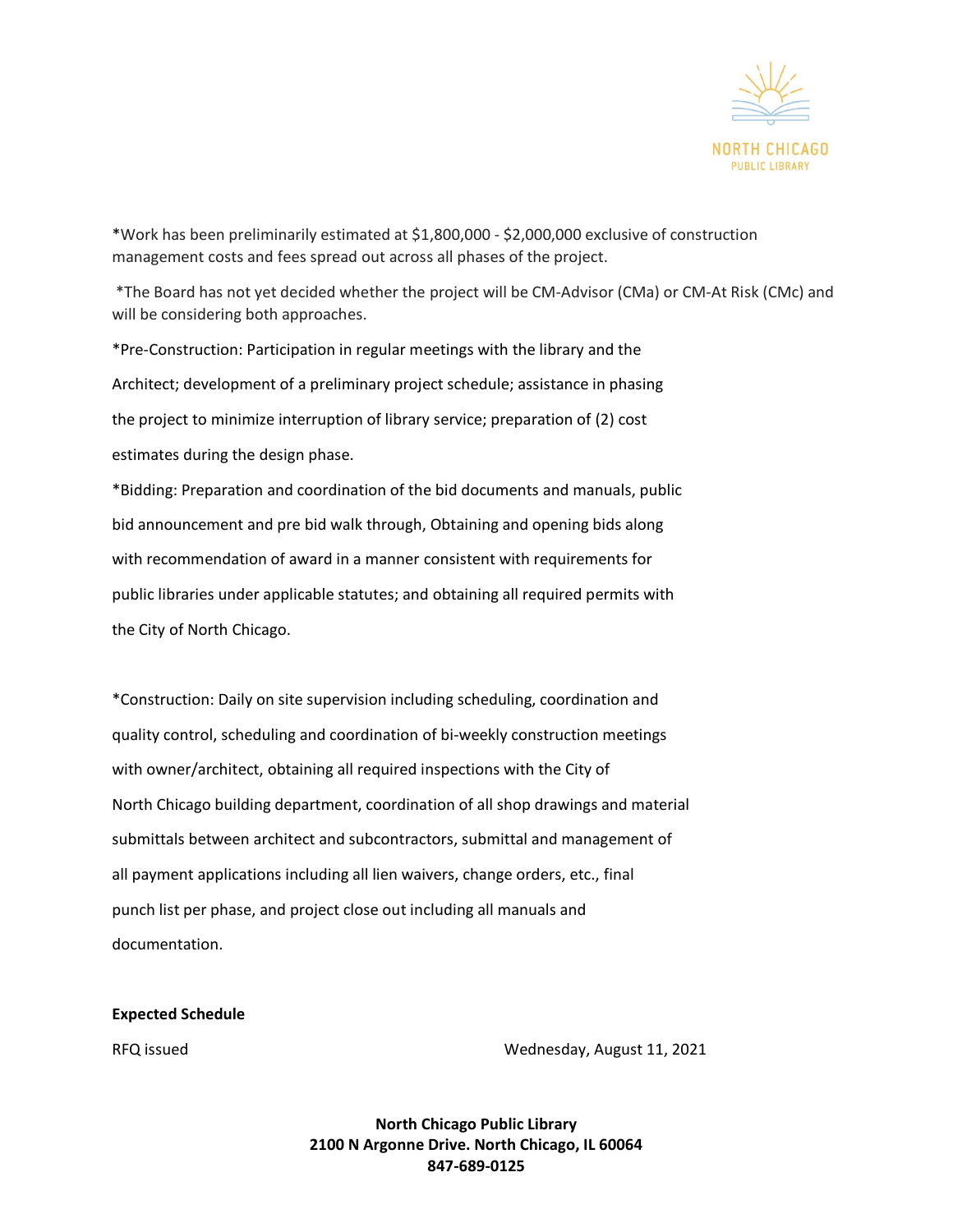

Statements of Qualifications RFQ proposals received Wednesday, September 15, 2021. Construction Manager Interviews/ Library Board Selection / Award (Tentative) On or before Wednesday, December 15, 2021 Project Start (Tentative) Spring 2022 Project Completion (Tentative) Fall 2022 – Phase 1 Submittal Requirements/Statement of Qualifications Submittals containing the information described below should be mailed or delivered to: North Chicago Public Library Attn: Lou Carlile, Library Director- Construction Manager - RFQ 2100 North Argonne Drive, North Chicago, IL 60064 By 3 p.m. on Wednesday, September 15, 2021. Faxed or emailed proposals will not be accepted. Statements of qualifications will be taken under advisement and reviewed by the library staff following the submittal deadline. 1. Information about the Firm \*Firm name, address and telephone number \*Primary contact name with email and telephone number \*Brief history of the Firm \*Information about workload and availability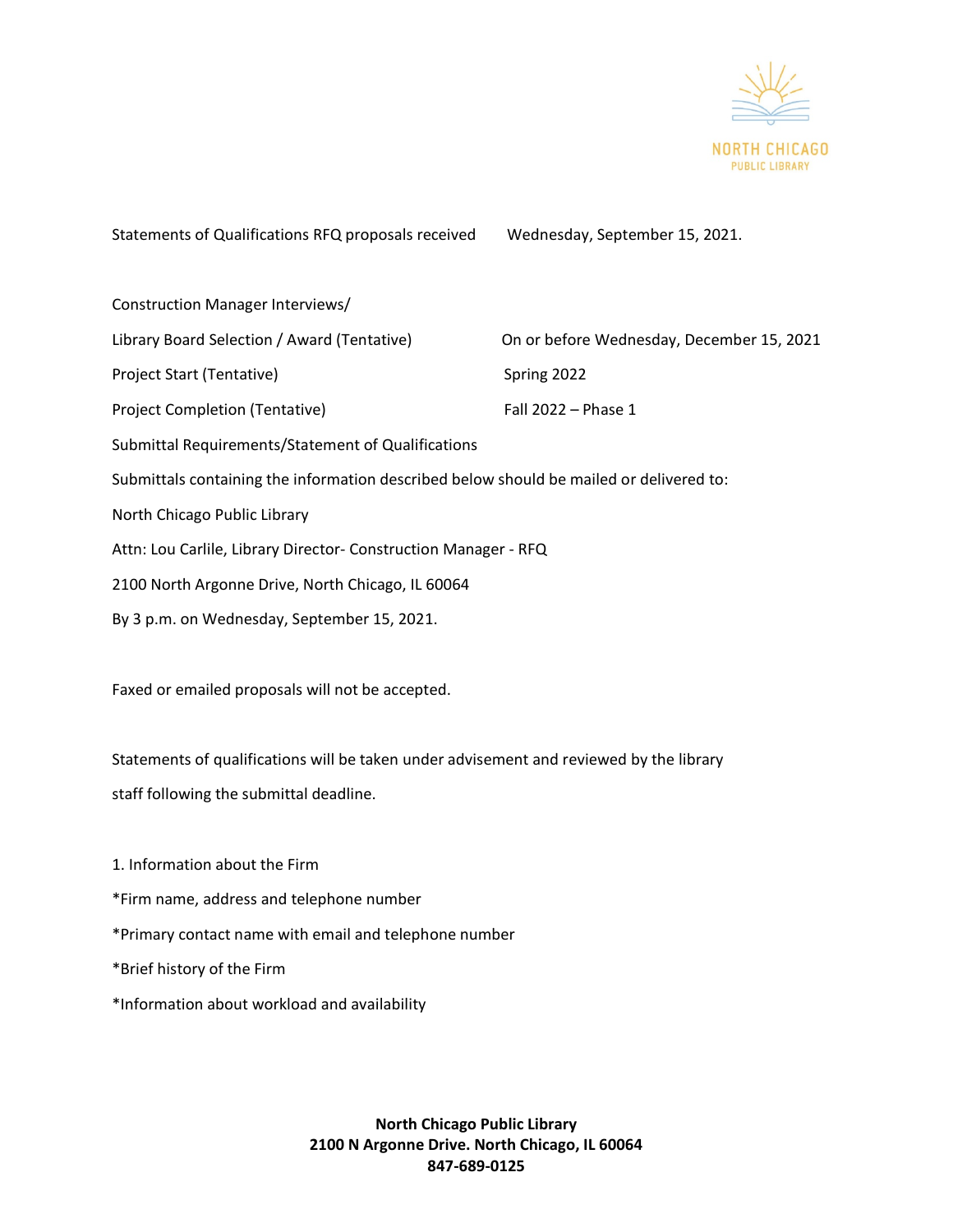

# 2. Qualifications of the individual(s) who will work on the renovation project

Identify and provide resumes for the person(s) who will be assigned to this project and describe their respective roles and responsibilities. Should your firm be shortlisted, these individuals shall be present during the interview process:

\*Project Manager

\*On-Site Superintendent

## 3. Representative projects

\*Provide at least three examples of similar projects completed by the assigned personnel (library projects preferred). Include contact information for person(s) who can provide references. \*Discuss your Firm's experience with completing projects on-time and within

budget as the Construction Manager.

## 4. Project Approach

\*Briefly describe your Firm's experience and knowledge of the Construction Manager's role in a Library project. Describe your understanding of the North Chicago Public Library project and how your services would contribute to it.